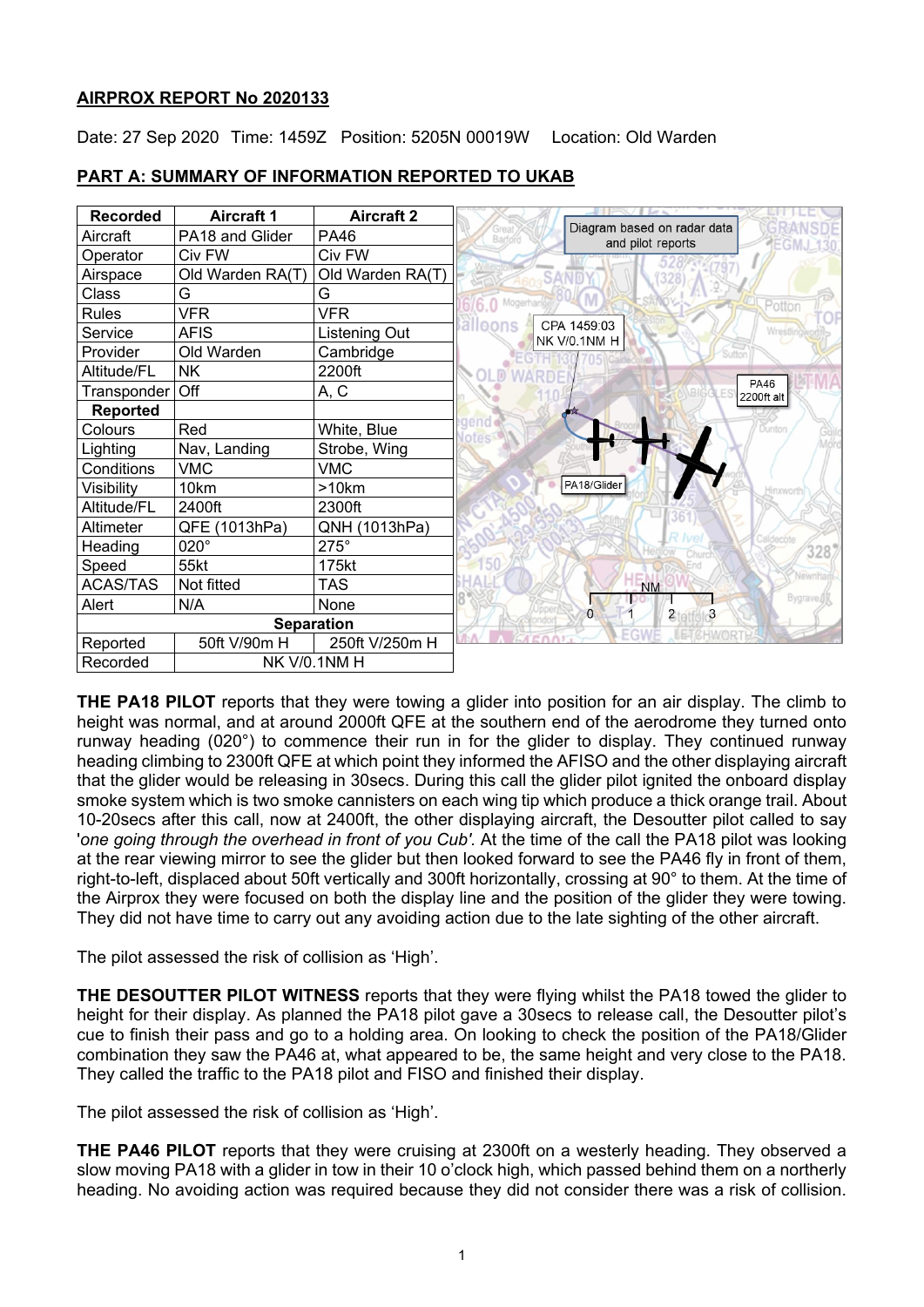They had experienced some difficulty with the passenger in the right-hand seat, they were constantly asking to try to fly the aircraft and, despite numerous requests for them not to do so, kept resting their hands and feet on the controls. This required keeping a watchful eye on them and it may have distracted the PA46 pilot's lookout and navigation on this occasion.

The pilot assessed the risk of collision as 'None'.

**THE OLD WARDEN AFISO** reports that Restricted Airspace (Temporary) was in force for an air display at Shuttleworth/Old Warden from 12:45Z until 17:30Z; the display commenced at 13:00Z. At 14:53Z a PA18 departed, towing a Fauvel tailless glider, and climbed into the overhead for the glider to commence a display. At about 14:58Z, as the tug/glider combo was flying along the RW02 centreline prior to releasing the glider, a PA46 was observed to pass overhead on a westerly track at about 2500ft, later reported by the PA18 pilot at 2300ft. The PA46 was first seen by the glider pilot and then by the PA18 pilot who reported it to be 50ft vertically (below) and 200ft horizontally from the tug/glider combo. The glider was released shortly afterwards and commenced its display. After landing the PA18 pilot reported he would be filing an Airprox. Tracing action was attempted with Farnborough Radar North and Cranfield ATC but neither unit was working the aircraft.

### **Factual Background**

The unofficial weather at Old Warden was recorded as follows:

34009KT 9999 OVC025 12/08 Q1013= (Cloud base reported by Super Cub pilot)

#### **Analysis and Investigation**

### **UKAB Secretariat**

The PA18 and PA46 pilots shared an equal responsibility for collision avoidance and not to operate in such proximity to other aircraft as to create a collision hazard.[1](#page-1-0) An aircraft operated on or in the vicinity of an aerodrome shall conform with or avoid the pattern of traffic formed by other aircraft in operation.[2](#page-1-1)

A copy of the NOTAM advising airspace users of the Old Warden RA(T) is at Figure 1.

```
- J1647/20 NOTAMN
0) EGTT/QRTCA/IV/BO/AW/000/035/5205N00019W004
A) EGTH
                    B)
                            2009271245
                                                                    C)
                                                                            2009271730
    RESTRICTED AREA (TEMPORARY) AT OLD WARDEN. RESTRICTION OF FLYING
E) REGULATIONS HAS BEEN MADE UNDER ARTICLE 239 OF THE AIR NAVIGATION
    ORDER 2016.
    AIC M061/2020, WHICH INCLUDES A CHART, REFERS. NO ACFT IS TO FLY WI
    THE AREA BOUNDED BY A STRAIGHT LINE BETWEEN 520258N 0001553W AND
    520225N 0002056W THENCE CLOCKWISE BY THE ARC OF A CIRCLE OF 3 NM
    RADIUS CENTRED ON 520512N 0001907W TO 520258N 0001553W. EXCEPT ACFT
    FLYING IN ACCORDANCE WITH A PERMISSION OF THE FLYING DISPLAY
    DIRECTOR AT OLD WARDEN AERODROME WHO MAY BE CONTACTED ON TELEPHONE
    NUMBER 01767 627918 OR 07875028876. THIS RESTRICTION OF FLYING ALSO
    RELATES TO THE OPERATION OF ALL UNMANNED AIRCRAFT SYSTEMS.
    2020-09-0034-AS6.
                            3500FT AMSL
F) SFC
                    G)
```
#### Figure 1: Old Warden NOTAM

<span id="page-1-0"></span><sup>1</sup> SERA.3205 Proximity.

<span id="page-1-1"></span><sup>2</sup> SERA.3225 Operation on and in the Vicinity of an Aerodrome.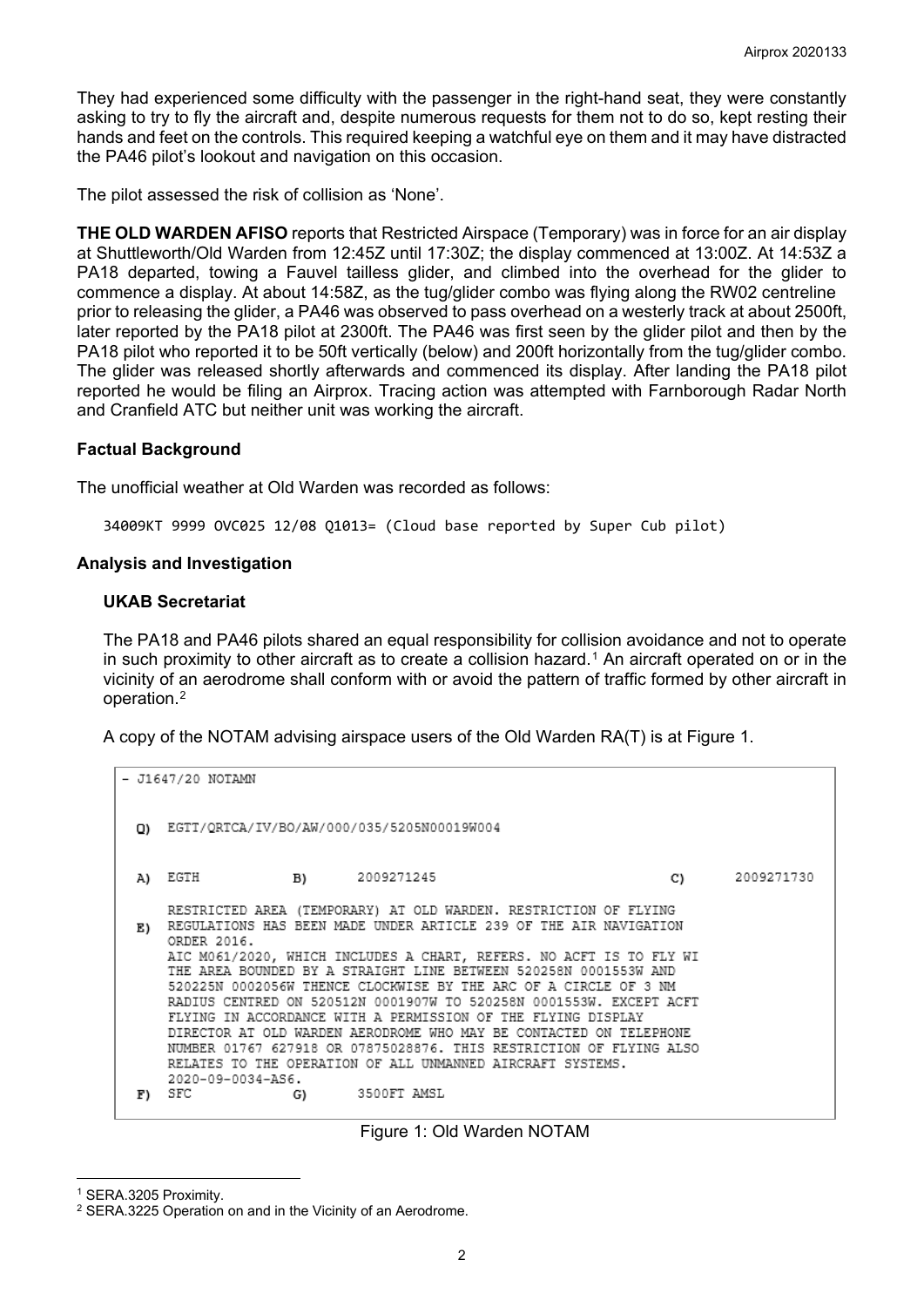

The radar replay of the track of the PA46 and PA18 up to CPA is at Figure 2.

Figure 2: 14:59:03 CPA

### **Summary**

An Airprox was reported when a PA18 and a PA46 flew into proximity at Old Warden at 1459Z on Sunday 27<sup>th</sup> September 2020. Both pilots were operating under VFR in VMC, the PA18 pilot in receipt of an Aerodrome Flight Information Service from Old Warden and the PA46 pilot listening out on Cambridge Approach.

# **PART B: SUMMARY OF THE BOARD'S DISCUSSIONS**

Information available consisted of reports from both pilots, radar photographs/video recordings, reports from the air traffic controllers involved and reports from the appropriate operating authorities. Relevant contributory factors mentioned during the Board's discussions are highlighted within the text in bold, with the numbers referring to the Contributory Factors table displayed in Part C.

Due to the exceptional circumstances presented by the coronavirus pandemic, this incident was assessed as part of a 'virtual' UK Airprox Board meeting where members provided a combination of written contributions and dial-in/VTC comments.

Old Warden had an air display notified as Temporary Restricted Airspace (RA(T)). This was of 3NM radius and from surface to 3500ft AMSL, which had been notified via a NOTAM (Figure 1).

The Board began by looking at the actions of the PA46 pilot. The GA members said that the PA46 has a relatively quick cruise speed and they would have been better served requesting a suitable ATS to increase their situational awareness rather than just listening out on the Cambridge frequency. In addition, members agreed that at 2200ft the PA46 pilot should have also communicated with Old Warden AFIS (**CF6**). Whilst considering the planning aspects of the Airprox relating to the RA(T) at Old Warden, members discussed the merits of electronic flight bags, which (when properly configured) can provide relevant and timely information to flight crews. However, regardless of the source of information the Board considered that the PA46 pilot should have checked the en-route NOTAMs as part of their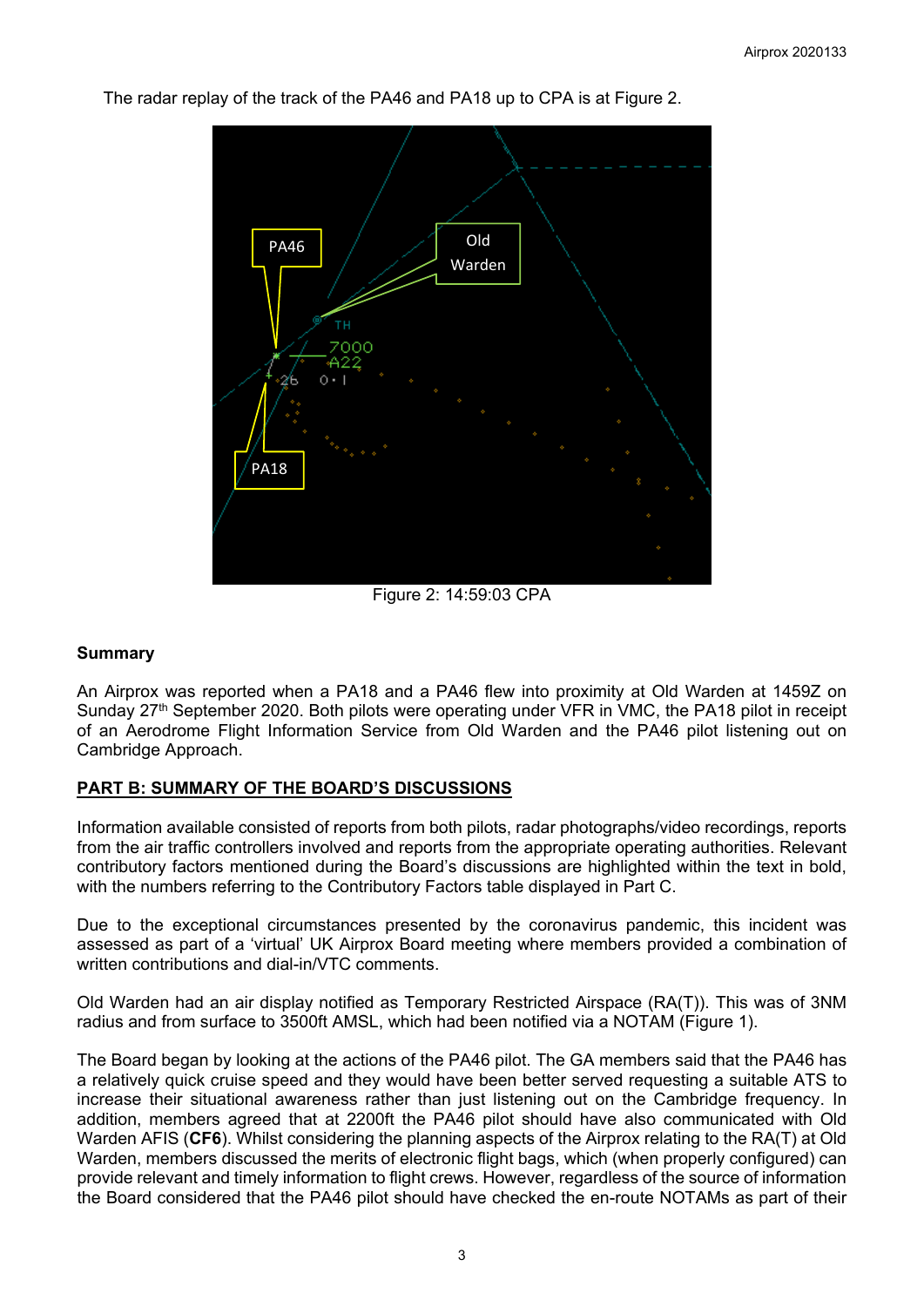pre-flight planning as this would have alerted them to arrange their flight to avoid the RA(T) at Old Warden (**CF3**). Although the PA46 pilot saw the PA18/glider combination they did not believe they needed to avoid it and therefore they did not alter their course or height to provide adequate separation from the PA18/glider (**CF12**), this and their flight profile took them through the RA(T) and into confliction with the PA18/glider combination (**CF2 & 5**).

Turning to the actions of the PA18 pilot, the Board wondered why they had their transponder turned off, the pilot was contacted but chose not to reply to the request for further information (**CF4**). Because the transponder was selected off the TAS fitted to the PA46 could not identify the PA18 and therefore not alert the PA46 pilot to the presence of the PA18 (**CF8**). The PA18 pilot was looking in their rear-view mirror, at the glider they were towing (**CF9**), when they heard the Desoutter pilot passing Traffic Information about the PA46 in front of them (**CF7)**, the PA18 pilot then looked forward to see the PA46 cross their nose (**CF11**).

The Old Warden AFISO was not aware of the presence of the PA46 until the Desoutter pilot warned the PA18 pilot of the PA46 and, as the PA46 was unknown traffic, the AFISO was not able to pass Traffic Information to the PA18 pilot (**CF1**).

The Board then looked at the risk. The PA18 was towing a glider which reduced their manoeuvrability. They were operating within a notified RA(T) and well below the upper level of the RA(T). The PA46 had infringed the RA(T) and had not communicated with any Old Warden AFIS or a suitable Air Traffic unit. Because the PA18's transponder was selected off it was not possible to observe the recorded altitude separation, but the aircraft at CPA came within 0.1NM laterally. The Board agreed that these factors meant that safety was not assured and there was a risk of collision, a Risk Category B (**CF10**).

# **PART C: ASSESSMENT OF CONTRIBUTORY FACTORS AND RISK**

|                | 2020133                                                        |                                                                                             |                                                                      |
|----------------|----------------------------------------------------------------|---------------------------------------------------------------------------------------------|----------------------------------------------------------------------|
| <b>CF</b>      | <b>Factor</b>                                                  | <b>Description</b>                                                                          | <b>Amplification</b>                                                 |
|                | <b>Ground Elements</b>                                         |                                                                                             |                                                                      |
|                | • Situational Awareness and Action                             |                                                                                             |                                                                      |
| 1              | Contextual                                                     | • Situational Awareness and Sensory Events                                                  | The controller had only generic, late or no Situational<br>Awareness |
|                | <b>Flight Elements</b>                                         |                                                                                             |                                                                      |
|                | • Regulations, Processes, Procedures and Compliance            |                                                                                             |                                                                      |
| $\overline{2}$ | <b>Human Factors</b>                                           | • Flight Operations Documentation and<br><b>Publications</b>                                | Regulations and/or procedures not complied with                      |
|                | <b>. Tactical Planning and Execution</b>                       |                                                                                             |                                                                      |
| 3              | <b>Human Factors</b>                                           | • Flight Planning and Preparation                                                           |                                                                      |
| 4              | <b>Human Factors</b>                                           | • Transponder Selection and Usage                                                           | Selected off or incorrect selection                                  |
| 5              | <b>Human Factors</b>                                           | • Airspace Infringement                                                                     |                                                                      |
| 6              | <b>Human Factors</b>                                           | • Communications by Flight Crew with ANS                                                    | Pilot did not communicate with appropriate ATS provider              |
|                | • Situational Awareness of the Conflicting Aircraft and Action |                                                                                             |                                                                      |
| $\overline{7}$ | Contextual                                                     | • Situational Awareness and Sensory Events                                                  | Pilot had no, late or only generic, Situational Awareness            |
|                | • Electronic Warning System Operation and Compliance           |                                                                                             |                                                                      |
| 8              | Technical                                                      | • ACAS/TCAS System Failure                                                                  | Incompatible CWS equipment                                           |
|                | • See and Avoid                                                |                                                                                             |                                                                      |
| 9              | <b>Human Factors</b>                                           | • Distraction - Job Related                                                                 | Pilot looking elsewhere                                              |
| 10             | Contextual                                                     | . Near Airborne Collision with Aircraft,<br>Balloon, Dirigible or Other Piloted Air Vehicle | Piloted air vehicle                                                  |
| 11             | <b>Human Factors</b>                                           | • Monitoring of Other Aircraft                                                              | Non-sighting or effectively a non-sighting by one or both<br>pilots  |
| 12             | <b>Human Factors</b>                                           | • Lack of Action                                                                            | Pilot flew into conflict                                             |

Contributory Factors: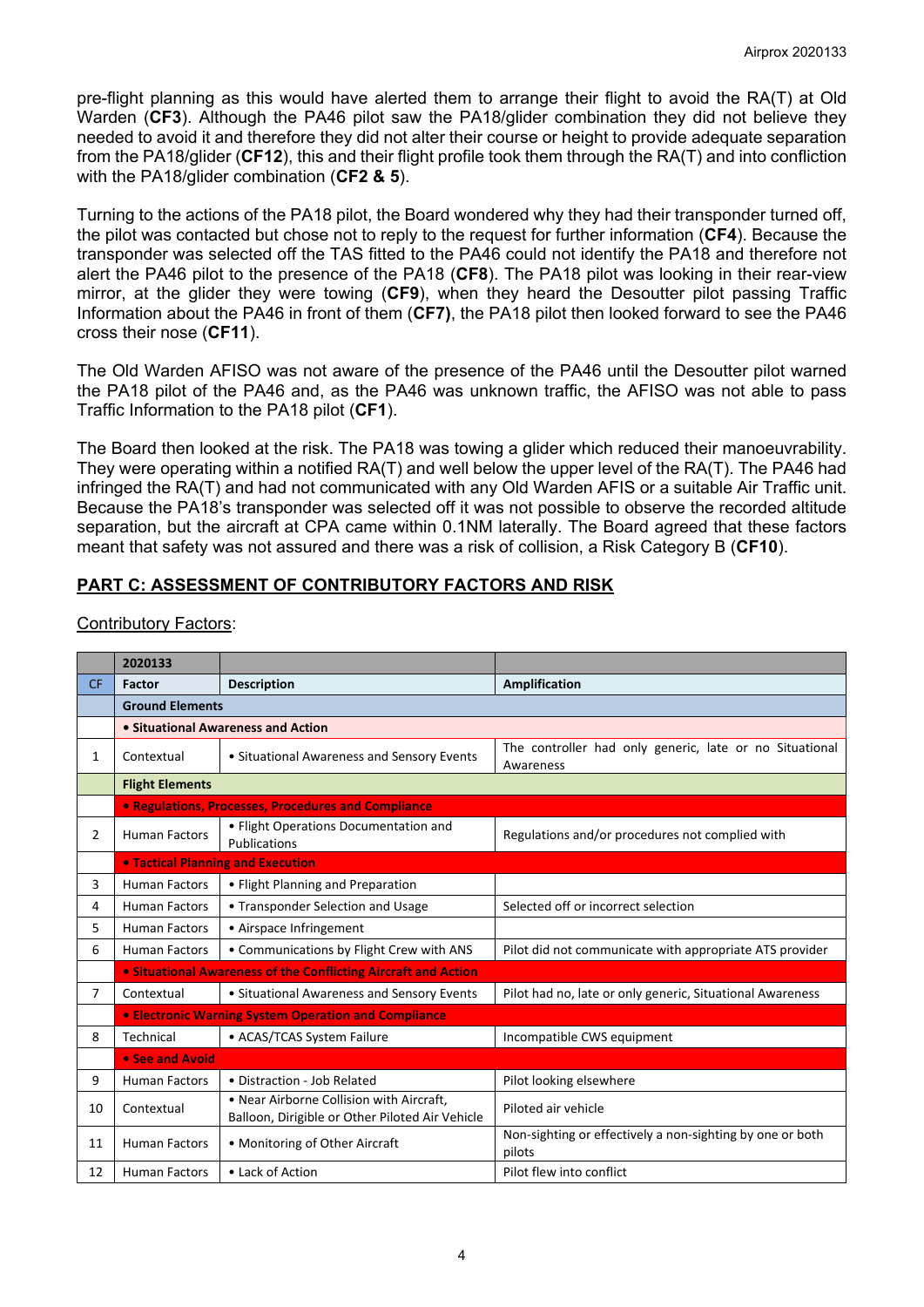Degree of Risk: B.

#### Safety Barrier Assessment<sup>[3](#page-4-0)</sup>

In assessing the effectiveness of the safety barriers associated with this incident, the Board concluded that the key factors had been that:

#### **Ground Elements:**

**Situational Awareness of the Confliction and Action** were assessed as **not used** because the Old Warden AFISO did not know about, or see, the PA46 and therefore could not pass Traffic Information to the aircraft in the Old Warden RA(T).

#### **Flight Elements:**

**Regulations, Processes, Procedures and Compliance** were assessed as **ineffective** because the PA46 pilot entered the NOTAM'd RA(T). The PA18 pilot reported their transponder as off.

**Tactical Planning and Execution** was assessed as **ineffective** because the PA18 pilot had selected their transponder as off. The PA46 pilot had not adequately planned their flight to avoid the Old Warden RA(T) and infringed the notified area. The PA46 pilot, also, did not communicate with Old Warden whilst transiting overhead the ATZ.

**Situational Awareness of the Conflicting Aircraft and Action** were assessed as **ineffective** because neither pilot had any information regarding the other aircraft.

**Electronic Warning System Operation and Compliance** were assessed as **ineffective** because the PA46 was fitted with a TAS but this could not identify the non-transponding PA18.

**See and Avoid** were assessed as **ineffective** because neither pilot saw the other aircraft in time to materially affect the separation.

<span id="page-4-0"></span><sup>&</sup>lt;sup>3</sup> The UK Airprox Board scheme for assessing the Availability, Functionality and Effectiveness of safety barriers can be found on the [UKAB Website.](http://www.airproxboard.org.uk/Learn-more/Airprox-Barrier-Assessment/)